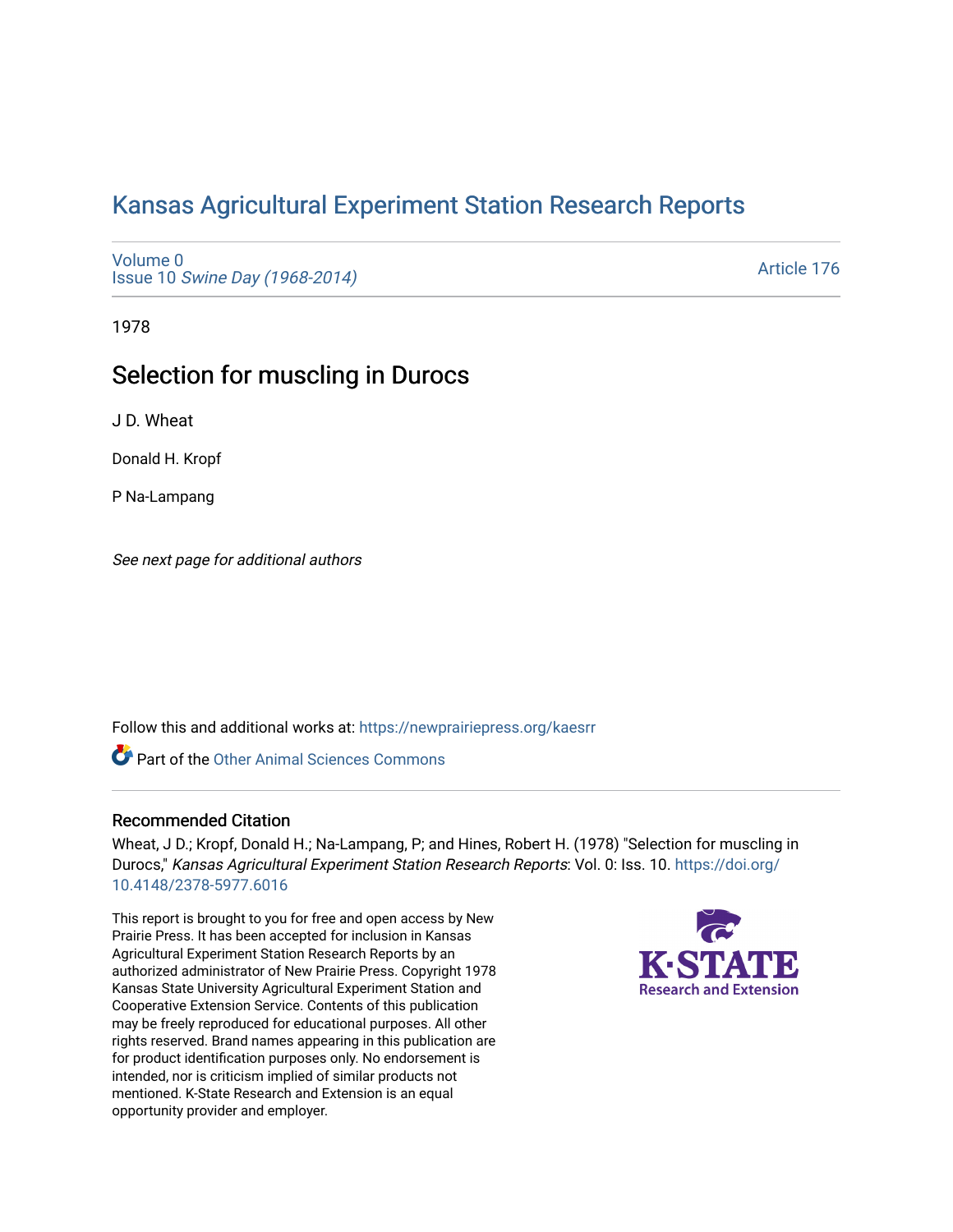# Selection for muscling in Durocs

### Abstract

Select line pigs were compared with those in the control line for growth patterns, production traits, and carcass quality. Heritability and genetic correlations were calculated for certain production and carcass traits after five generations of selection.; Swine Day, Manhattan, KS, November 9, 1978

### Keywords

Swine day, 1978; Kansas Agricultural Experiment Station contribution; no. 79-105-S; Report of progress (Kansas State University. Agricultural Experiment Station and Cooperative Extension Service); 342; Swine; Muscling; Durocs

### Creative Commons License



This work is licensed under a [Creative Commons Attribution 4.0 License](https://creativecommons.org/licenses/by/4.0/).

### Authors

J D. Wheat, Donald H. Kropf, P Na-Lampang, and Robert H. Hines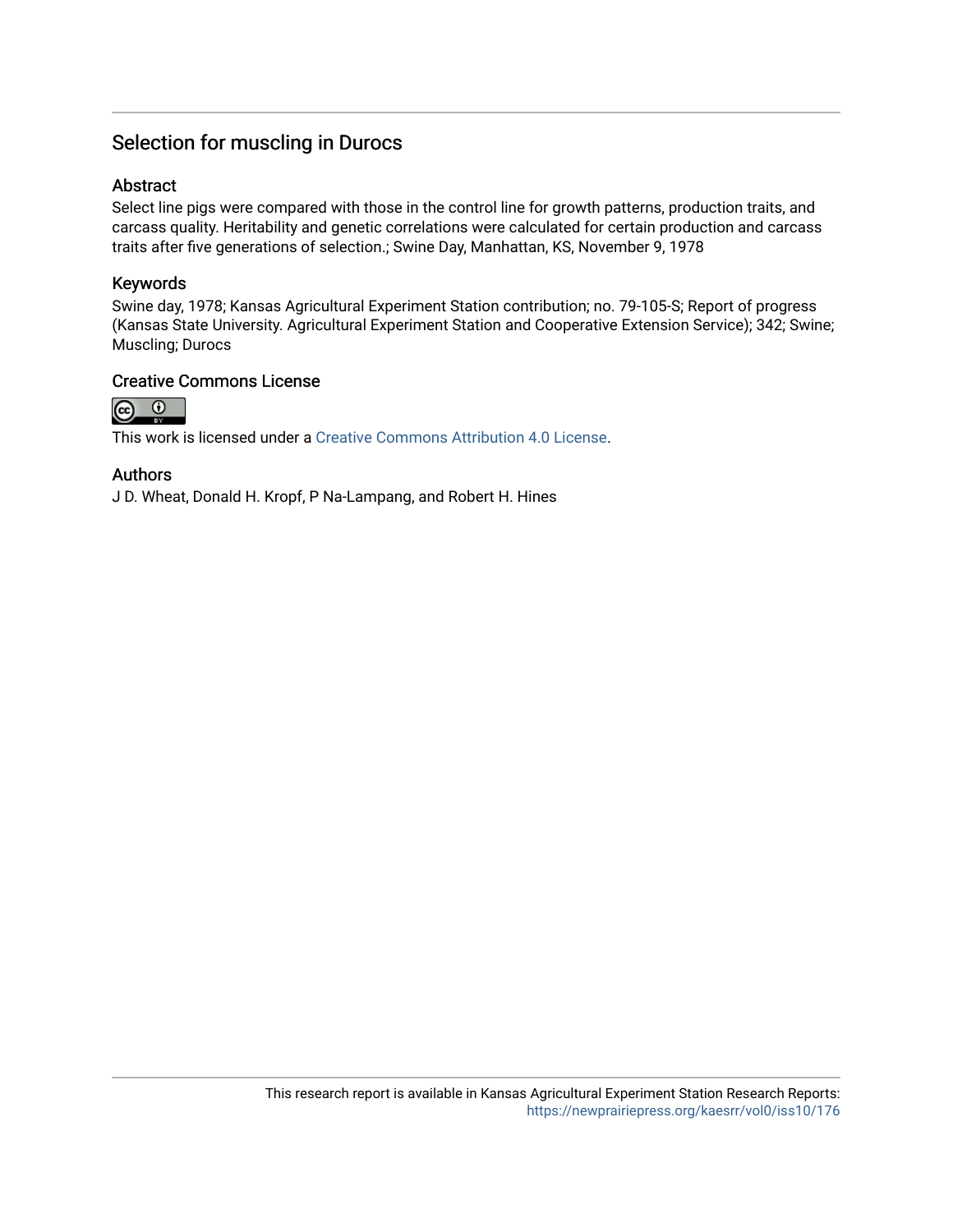

J. D. Wheat, D. H. Kropf, R. H. Hines, and P. Na-Lampang

#### Summary

Select line pigs were compared with those in the control line for growth patterns, production traits, and carcass quality. Heritability and genetic correlations were calculated for certain production and carcass traits after five generations of selection.

#### Introduction

Heritability of backfat thickness (BF) is moderately high so rapid progress was made in reducing BF when the metal probe, and later ultrasonic techniques of measuring BF in live animals became available. Unfortunately the porcine stress syndrome (PSS) and pale, soft exudative (watery) carcasses (PSE) accompanied production of the leaner, more muscular "meat-type" hogs. Observations on 904 pigs, in a line selected for maximum loin eve area (LEA) and minimum BF and a control line, including production and carcass traits were analyzed to evaluate the effects of selection.

#### Procedure

All animals were initially from the same base population. Select line animals were selected for maximum LEA and minimum BF (estimated by the

An/Scan and adjusted to 220 pounds live weight); the controls were randomly chosen. Pigs were farrowed in May and June and produced litters a vear later. Carcass information was obtained in the department's meat laboratory.

#### Results and Discussion

Selection increased LEA and decreased BF, both from live animal and carcass measurements. Gilts had more BF than boars but estimated LEA's were similar. Selection had no effect on litter size and weight at early ages but decreased growth rate to 220 pounds. Control line pigs reached 220 pounds at 177.5 days and select line pigs at 184.4 davs.

Selection increased carcass length, chine depth at 1st and 5th lumbar locations, and ham and loin yield, lean cuts, and primal cuts and decreased total fat trim. Selection also increased fiber diameter of the longissimus and semitendinosus muscles and volatile cooking losses but decreased drip cooking loss.

Select line pigs were more susceptible to stress.

Heritability estimates from full-sib and halfsib correlations for LEA were .41 and .52 (live) and .53 (carcass, full-sib). Corresponding